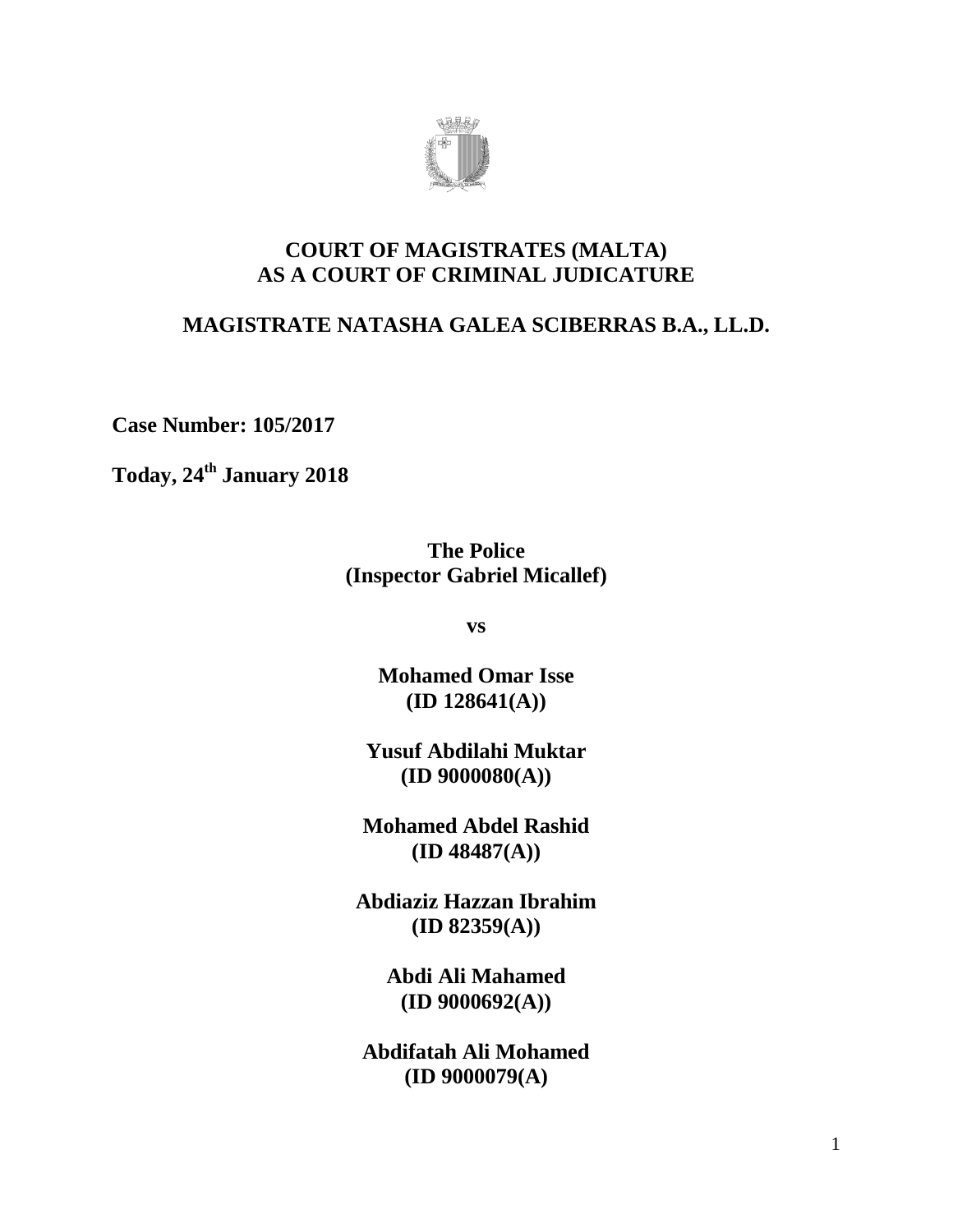The Court,

After having seen the charges brought against the accused:

**Mohamed Omar Isse**, 21 years old, son of Omar and Miriam, born in Somalia on 1<sup>st</sup> January 1996, residence at 50 Hilltop Blk A, Flat 1A, Triq is-Sliem, Marsascala and holder of Maltese Identity card number 128641(A);

**Yusuf Abdilahi Muktar**, 21 years old, son of Yusuf and Tirric, born in Somalia on 18<sup>th</sup> July 1995, residence at St. Joseph, Flat 3, Triq San Gorg, Hal Safi, holder of Maltese Identity card number 9000080(A);

**Mohamed Abdel Rashid**, 25 years old, son of Abdirashid and Hawa Ali, born in Somalia on  $30<sup>th</sup>$  July 1991, residence at 90, Dar il-Liedna, Fgura and holder of Maltese Identity card number 48487(A);

**Abdiaziz Hazzan Ibrahim**, 26 years old, son of Hassan and Khadra, born in Somalia on 1<sup>st</sup> February 1991, residence at Hal Far, limiti ta' Hanger Open Centre, Birzebbugia and holder of Maltese Identity card number 82359(A);

**Abdi Ali Mahamed**, 21 years old, son of Ali and Nuro, born in Somalia on 1<sup>st</sup> January 1996, residence at Tower A3, Flat 917, Triq l-Arkata, Paola and holder of Maltese Identity card number 9000692(A);

**Abdifatah Ali Mohamed**, 22 years old, son of Ali and Ivado, born in Somalia on 1<sup>st</sup> January 1995, residence at 16, Michela, Triq il-Habberxa, Marsascala and holder of Maltese Identity card number 9000079(A);

Charged with having on  $1<sup>st</sup>$  July 2017 in St. Julian's:

- 1. Had in their possession (otherwise than in the course of transit through Malta of the territorial waters thereof) the whole or any portion of the plant cannabis in terms of Section 8(d) of the Chapter 101 of the Laws of Malta, which drug was found under circumstances denoting that it was not intended for their personal use;
- 2. Had in their possession (otherwise than in the course of transit through Malta of the territorial waters thereof) the resin obtained from the plant cannabis, or any other preparation of which such resin formed the base, in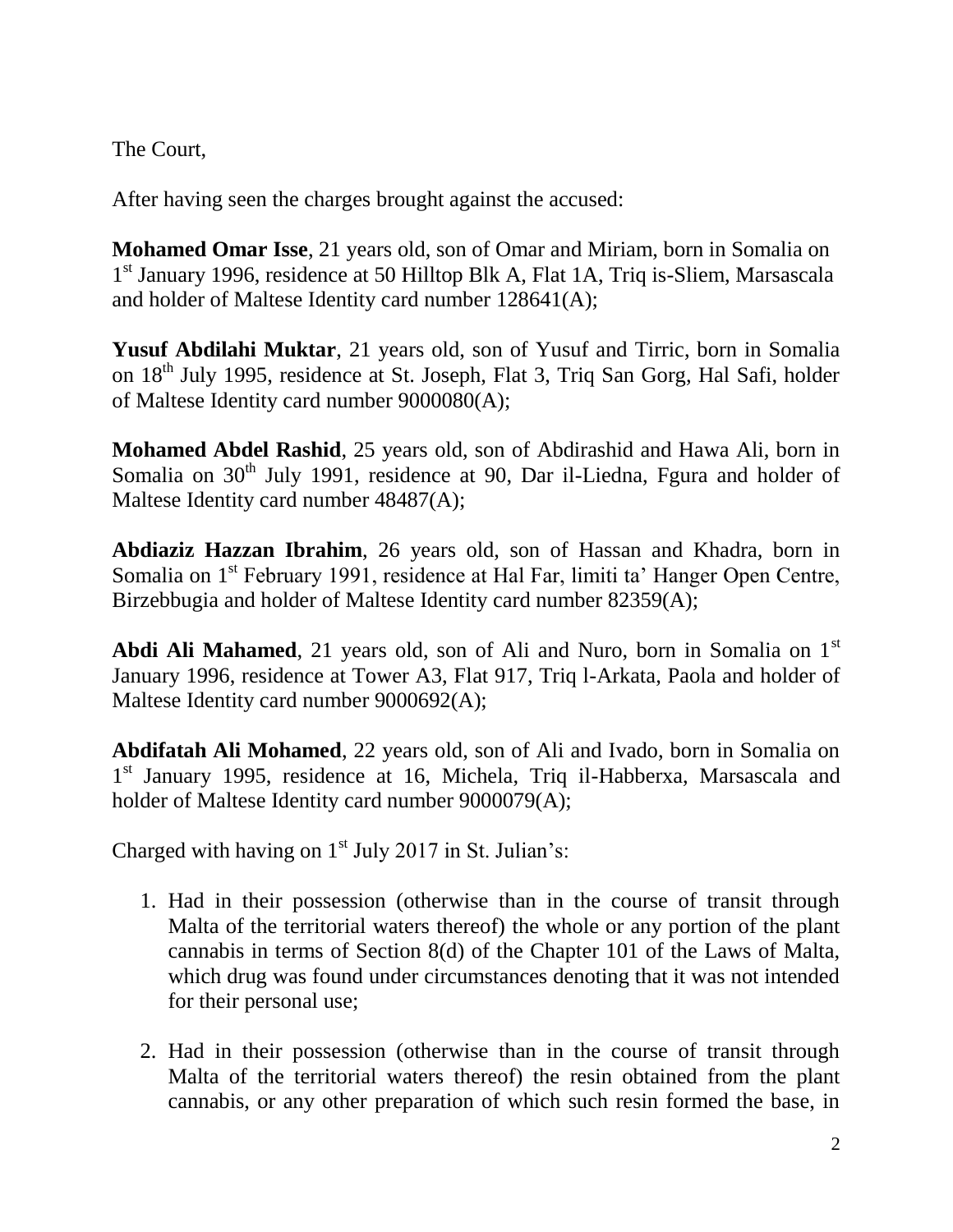terms of Section 8(a) of Chapter 101 of the Laws of Malta, which drug was found under circumstances denoting that it was not intended for their personal use;

- 3. Had in their possession the drugs (cocaine) specified in the First Schedule of the Dangerous Drug Ordinance, Chapter 101 of the Laws of Malta, when they are not in possession of an import or an export authorisation issued by the Chief Government Medical Officer in pursuance of the provisions of paragraphs 4 and 6 of the Ordinance, and when they were not licensed or otherwise authorised to manufacture or supply the mentioned drugs, and were not otherwise licensed by the President of Malta or authorised by the Internal Control of Dangerous Drugs Regulations (G.N. 292/1939) to be in possession of the mentioned drugs, and failed to prove that the mentioned drugs was supplied to them for their personal use, according to a medical prescription as provided in the said regulations, and this in breach of the 1939 Regulations of the Internal Control of Dangerous Drugs (G.N. 292/1939) as subsequently amended by the Dangerous Drugs Ordinance, Chapter 101 of the Laws of Malta, which drug was found under circumstances denoting that it was not intended for their personal use;
- 4. Produced, sold or otherwise dealt with the whole or any portion of the plant cannabis in terms of Section 8(e) of Chapter 101 of the Laws of Malta;
- 5. Produced, sold or otherwise dealt in the resin obtained from the plant cannabis, or any preparation of which such resin formed the base, in terms of Section 8(b) of Chapter 101 of the Laws of Malta;
- 6. Supplied, or distributed, or offered to supply or distribute the drug (cocaine), specified in the First Schedule of the Dangerous Drug Ordinance, Chapter 101 of the Laws of Malta, to person/s, or for the use of other person/s, without being licensed by the President of Malta, without being fully authorised by the Internal Control of Dangerous Drugs Regulations (G.N. 292/1939), or by other authority given by the President of Malta, to supply this drug, and without being in possession of an import and export authorisation issued by the Chief Government Medical Officer in pursuance of the provisions of paragraph 6, of the Ordinance and when they were not duly licensed or otherwise authorised to manufacture or supply the mentioned drug, when they were not duly licensed to distribute the mentioned drug, in pursuance of the provisions of Regulation 4 of the Internal Control of Dangerous Drugs Regulations (G.N. 292/1939), as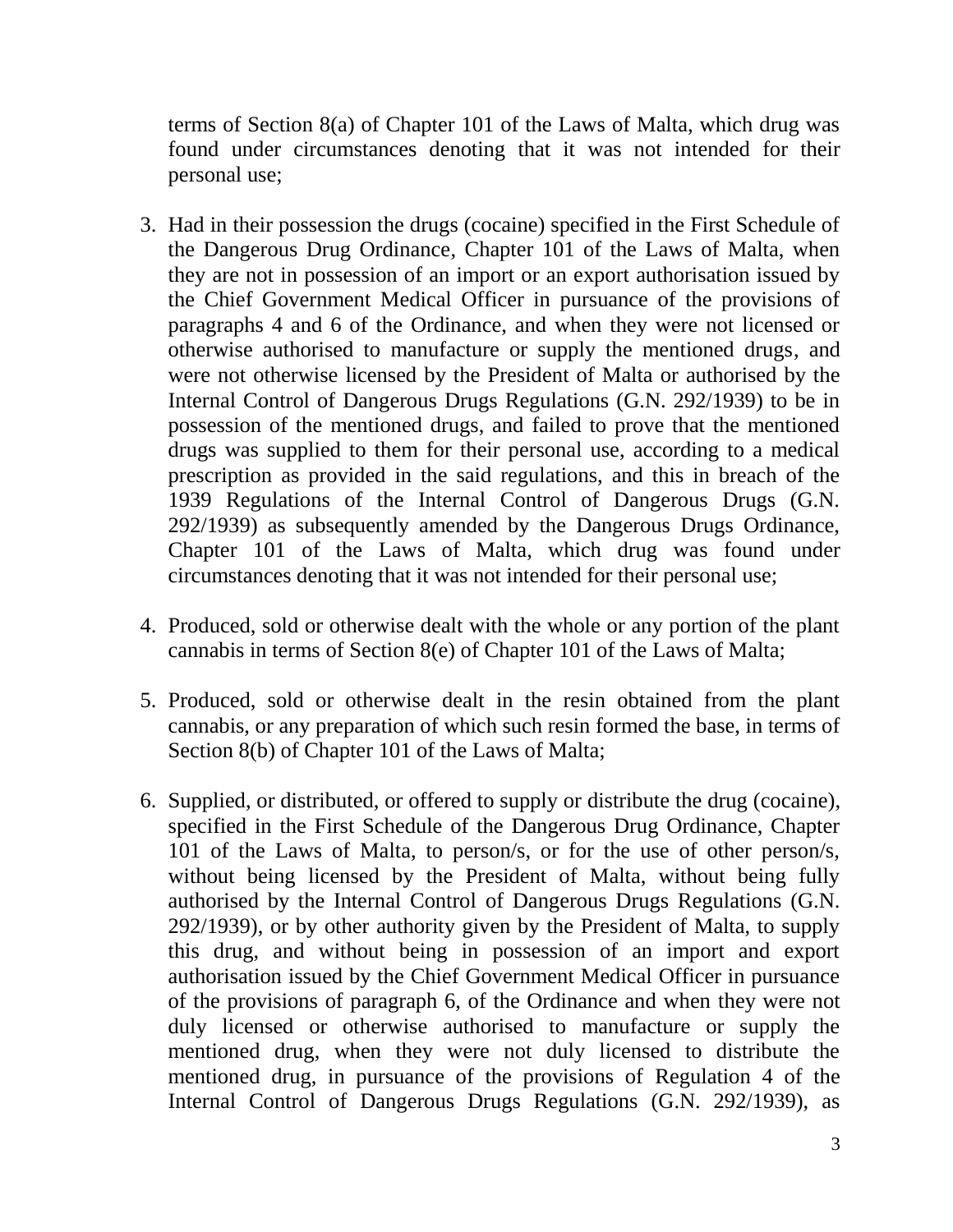subsequently amended by the Dangerous Drugs Ordinance, Chapter 101 of the Laws of Malta;

7. Committed these offences in, or within 100 metres of the perimeter of a school, youth club or centre, or such other place where young people habitually meet in breach of Section 22(2) of the Dangerous Drugs Ordinance, Chapter 101 of the Laws of Malta.

The Court was also requested to apply Section 533(1) of Chapter 9 of the Laws of Malta as regards the expenses incurred by the Court appointed experts.

Having heard the evidence adduced and having seen the records of the case, including the order of the Attorney General in virtue of sub-section (2) of Section 22 of the Dangerous Drugs Ordinance (Chapter 101 of the Laws of Malta), for this case to be heard by this Court as a Court of Criminal Judicature;

Having heard the Prosecution declare that it was resting its case on the evidence produced and final oral submissions made by the defence.

## **Considered that**:

This case rests mainly and primarily on the deposition of the Prosecuting Officer, Inspector Gabriel Micallef, who states that on the night of  $1<sup>st</sup>$  July 2017, whilst Police Officers were conducting several patrols in the area further down from the Axis Complex in St. George's Road, Paceville, and whilst he was walking through this part of the street, he observed the six accused "*loitering in the street and stopping passers-by and asking them if they wanted something good*. *The exact*  words were 'something good, cocaine, hashish'."<sup>1</sup> He states that he had heard all six accused saying these words and he instructed his colleagues to arrest them. A search in the area where the said six were loitering, yielded several substances, which resulted to be cannabis and cocaine and which were found in various places, as described by PS 1163 Frans Schembri in his deposition.

**Inspector Micallef** explains that he passed by the accused on foot several times, that he could hear them stopping passers-by, offering cocaine and hashish and that "*we*" observed several exchanges, although none of the buyers were stopped. Passers-by who had just walked by the accused, were also complaining that they were being stopped and offered drugs. Asked specifically about the exchanges

 $\overline{a}$  $<sup>1</sup>$  A fol. 30 of the records of the case.</sup>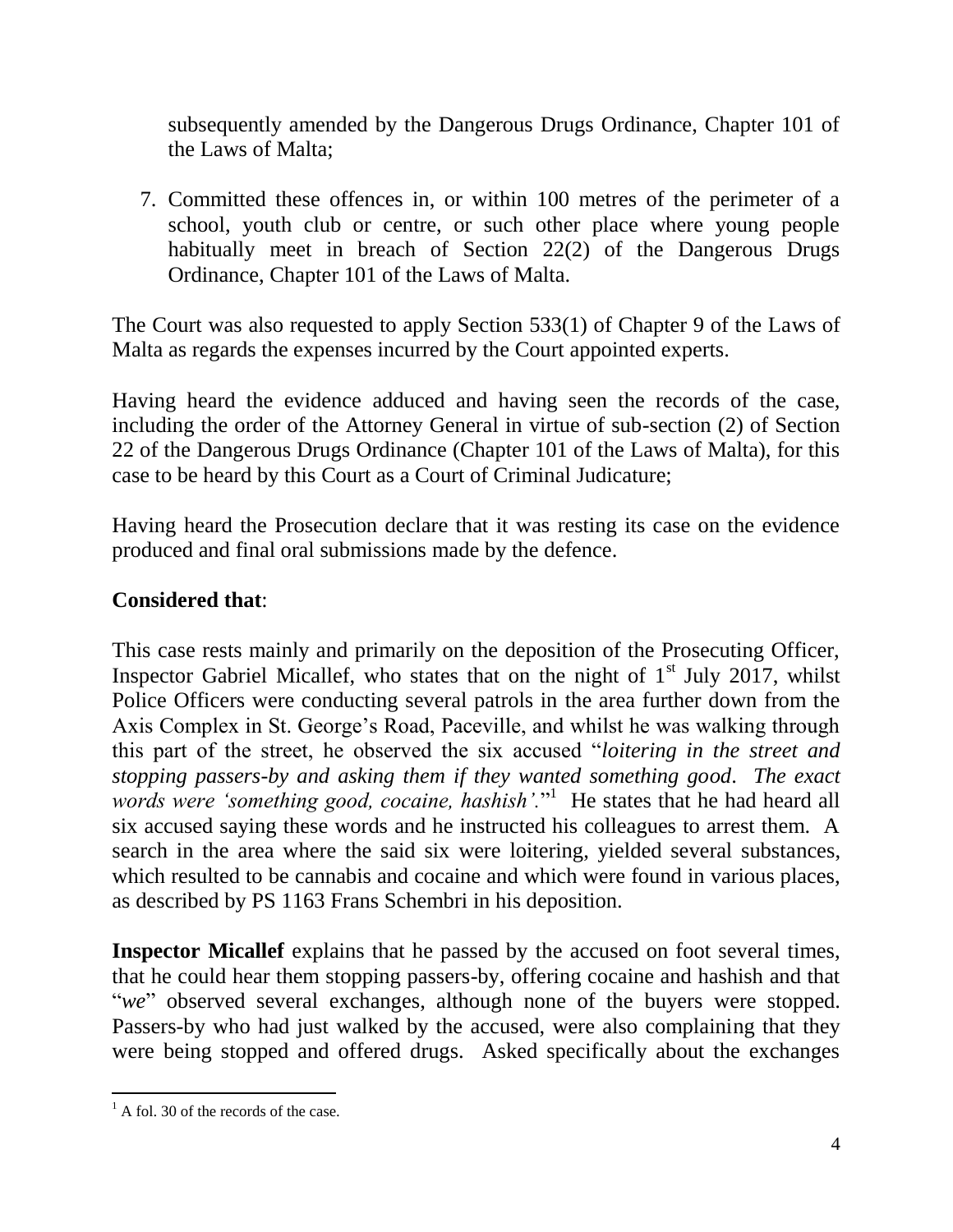which he had observed, he explains the *modus operandi* which they employed, namely one would stop a third party offering drugs, and if the latter showed an interest, the first would indicate to the second to get the drug, with the third party then paying another man. He states that this latter man, who had been collecting money, fled the area before the police proceeded with the arrests. He states that all accused were involved in this *modus operandi* and asked specifically by the Court whether he could positively state that each of the six accused was involved in these exchanges, he replied "*Yes we started this about 4.00 p.m. and we concluded it at about 10 p.m.*"<sup>2</sup> Asked again to identify who of the accused was involved in the exchanges which he indicated, witness again replies that he had heard all six accused stopping passers-by and offering hashish and cocaine. Upon another question by the Court as to who of the accused had passed drugs to the third parties, he states "*One of them*. *Every time one of them would be passing the drug.*  Now always the same person but it is like some sort of a shift".<sup>3</sup> He further states that the drugs were being obtained from the area in which, subsequently, the substances were found by the police and that all six accused had been seen approaching this area. $4$ 

In cross-examination, Inspector Micallef states that he had never seen accused prior to that night. He states that he was walking through the street and that he was alone. He could not recall the time at which his observation started but he states that he was there "*for approximately 30 to 45 minutes*".<sup>5</sup> During this time, he walked up and down the street several times, though not continuously. He states that the other police officers, who had a good view of the street were PC 760 and PC 1348. Inspector Micallef also states that in all, the six accused had approached circa twenty to twenty five people and that in once instance, a third party had been left waiting for twenty to twenty five minutes. He could not remember who of the accused had approached this prospective buyer. He also states that "*we*" had actually stopped some of the third parties, but the accused by then had noticed that they were being observed by the police and so they were avoiding supplying drugs in that area. He explains that in one instance, one of the accused had walked all the way to the beach by the Millennium Chapel and made contact with a third party there, only to leave him waiting. In another instance, three clients were given a signal to walk down to the beach at the end of St. George's Road and they were provided with drugs by another, who was not one of the accused. The first contact was made with one of the accused, though the witness did not indicate who this

 $\overline{a}$ 

 $2$  A fol. 33 of the records.

 $3 \times 101.33$  of the records.

<sup>4</sup> *Vide* Inspector Gabriel Micallef's testimony, a fol. 29 to 35 of the records of the case.

 $<sup>5</sup>$  A fol. 80 of the records.</sup>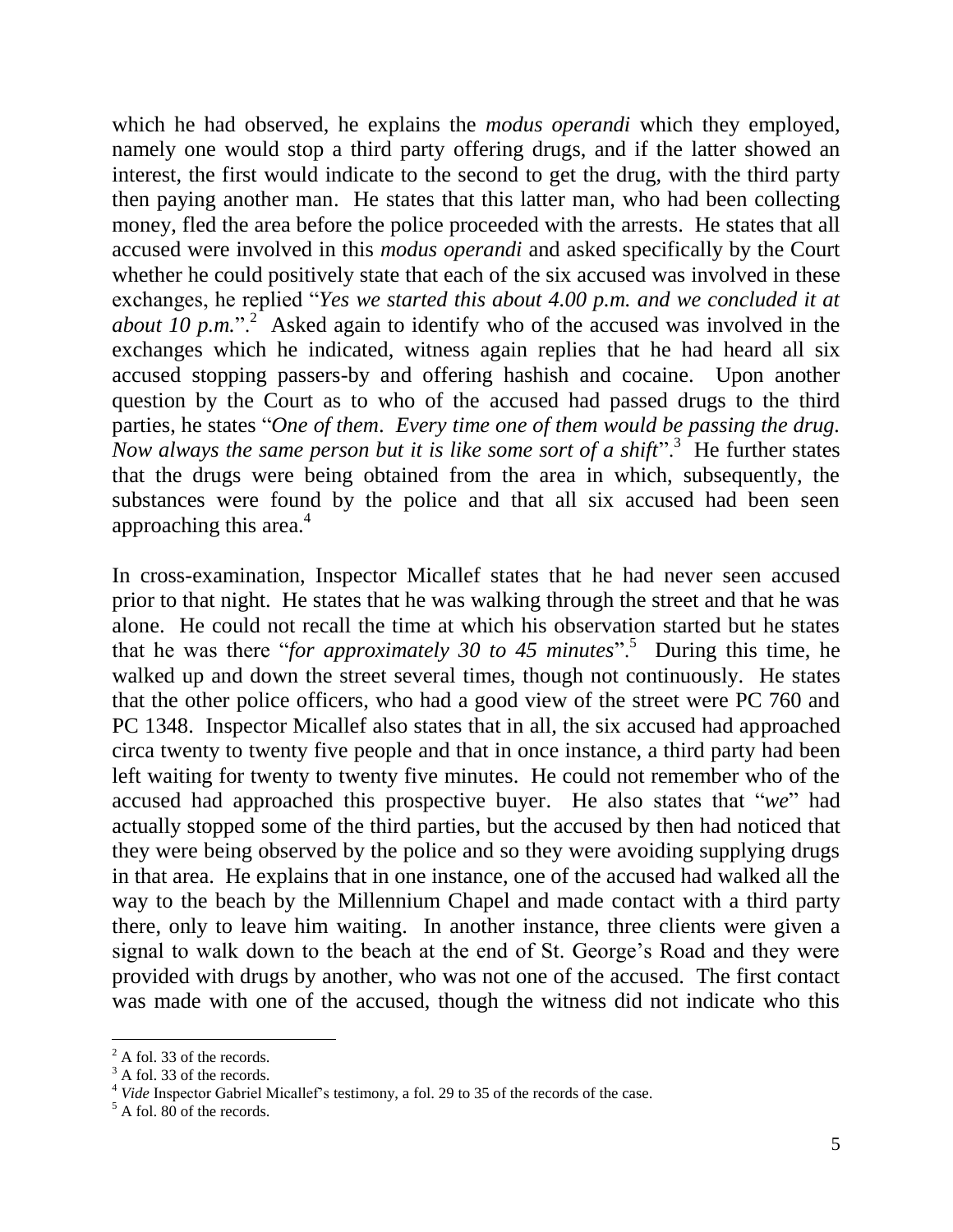was. Inspector Micallef explains that he did not take a statement from any of the approached third parties because accused were not supplying any drugs at that time. He states that accused had noticed the police's presence and he followed through with their arrest upon confirming that they were offering drugs to passersby. He also states that part of St. George's Road is not very busy. The accused were not interrogated and no fingerprints were taken. He further states that he was walking up and down the very end of St. George's Road, close to accused so that he could hear what was being said, but at the same time trying to avoid being noticed. He would stop by the railings leading to the beach, smoke a cigarette and walk up the street again.

It also results that no substances were found on the persons of accused and none were found in those residences where a search was conducted.

**PC 1564 Kyle Zammit** states that he was conducting an observation with PC 1348 at St. George's Road, St. Julians, Paceville at about 10.30 p.m., during which he was not in a position to observe anything and that at around 11.00 p.m., they proceeded to arrest the accused. PC 1124 Steve Borg also confirms that he had assisted in accused's arrests at about 11.00 p.m.

**PC 1348 Joseph Campbell** states that he was working on night duty with Inspector Micallef and his colleagues, conducting an observation in the area well known for drug trafficking. He explains that he was carrying out his observation from a higher point, in the parking area of the ex-Axis Discotheque*.* From this point, "*I could recognise these same people that were in the same area where*  normally drug trafficking takes place<sup>"6</sup>, underneath the parking lot, slightly further down from Hugo's. He further explains that he could see them being approached by and approaching passers-by. Asked specifically by the Court as to what he had observed, he states that "*it was just a short time of observation because we just arrived and we decided to hit them straight away*".<sup>7</sup> He states that he could observe the accused making contact with third parties and that he was not in a position to hear what was being said as he was far away.

**PC 760 Christopher Saliba** states that on the same night, he was conducting an observation in St. George's Road, Paceville and at about 11.00 p.m., he noticed several people coming down towards the street and making contact with several dark skinned people. At about 11.00 p.m. or a few minutes after such time, he was

 $\overline{a}$ 

 $<sup>6</sup>$  A fol. 44 of the records.</sup>

 $^7$  A fol. 44 of the records.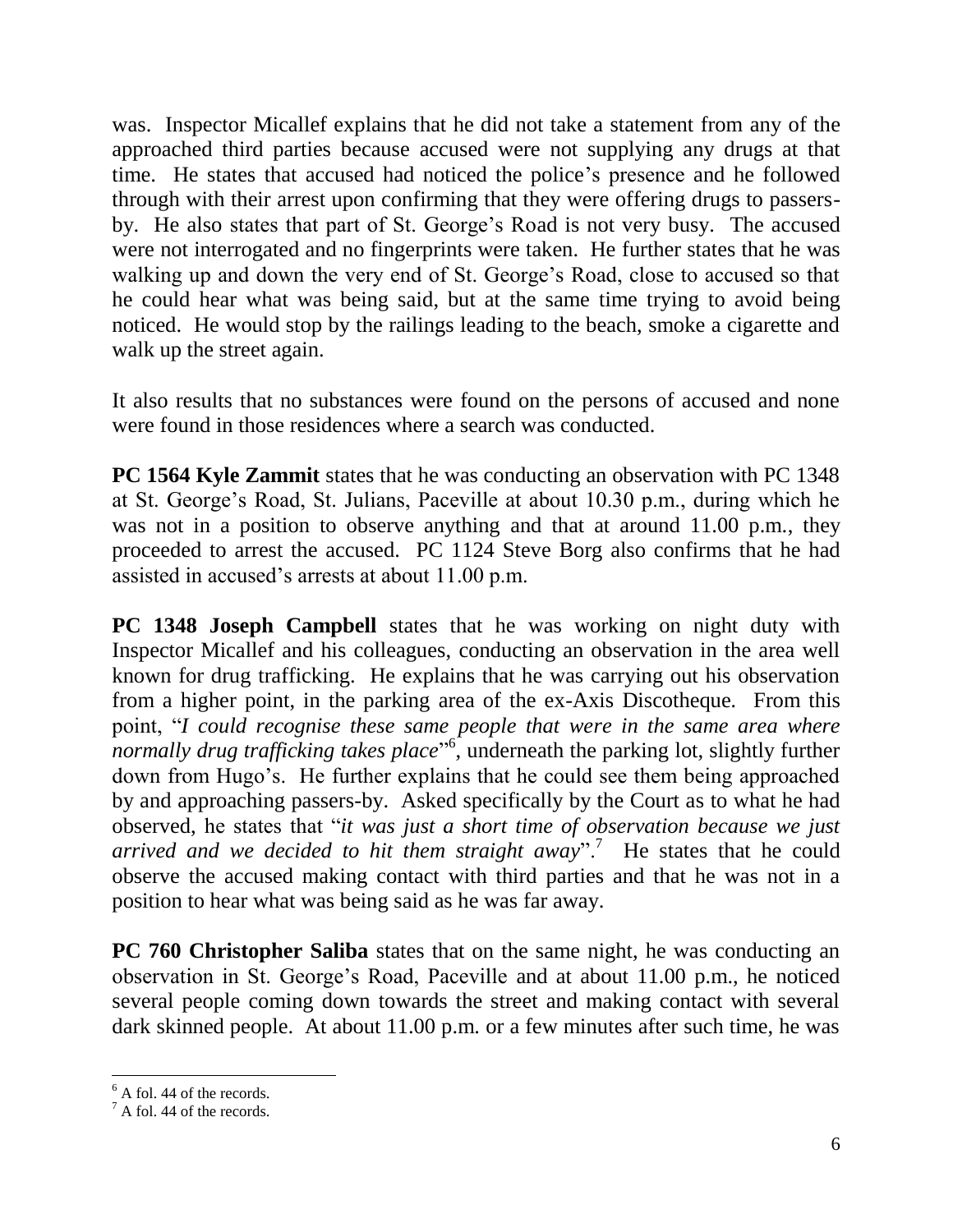informed by Inspector Gabriel Micallef that they were about to search these men, who at that point, were leaning against a rubble wall in the same road. He states that at the time, they were not together in a group, but scattered, though in the same road. He explains that his observation point was close enough to this road, though "*a bit far away*"<sup>8</sup> and although he could observe the movements, he could not identify the people involved as he was not close enough and it was also dark.

**PS 1163 Frans Schembri** states that on 1<sup>st</sup> July 2017, they were patrolling St. George's Road and the area in the vicinity, where they saw about six dark-skinned people stopping passers-by and "*getting some things from the walls or the pavements*<sup>5, 6</sup> At one point, these six people were together in St. George's Road, sitting down, and they were instructed to search all six. Nothing was found in their possession during this search. Subsequently, a search was conducted in the area with the assistance of a dog handler and a police dog. This search was conducted from the top of St. George's Road, all the way down in the direction of Sky Club and on the other side of the road leading to the bay. Various substances were found in about seven or eight spots, which are indicated by the witness in his testimony. He states that they had seen accused walking around these areas and "*touching some places*"<sup>10</sup> and this is what lead them to conduct searches in these spots. In this regard, he explains that he was not close to them but "*from far away I noticed that one of them went on that site and did something over there. For sure*  he did something. I do not know what he did but I saw him touching that place."<sup>11</sup> He recognised the six accused as the group of people who were arrested from the area.

From the report exhibited by Professor Emanuel Sinagra<sup>12</sup>, it results that he was handed over an evidence bag which contained several substances – four plastic sachets containing white powder that weighed 3 grams, a solid brown substance that weighed 4.6 grams (which tested negative), six black plastic sachets containing green grass, weighing 22.7 grams, 5 pieces of brown substance with a weight of 16.1 grams and 9 transparent plastic sachets that contained in total 48.1 grams of green grass. In terms of the said report, the substance cocaine was found in the white powder, the substance *Tetrahydrocannabinol* was found in the five pieces of brown substance and the same substance was also found in the green grass which in total weighed 70.8 grams.

 $\overline{a}$ 

<sup>8</sup> A fol. 75 of the records.

 $9^{\circ}$  A fol. 48 of the records.

<sup>&</sup>lt;sup>10</sup> A fol. 49 of the records.

 $11$  A fol. 49 of the records.

<sup>&</sup>lt;sup>12</sup> *Vide* a fol. 60 to 69 of the records.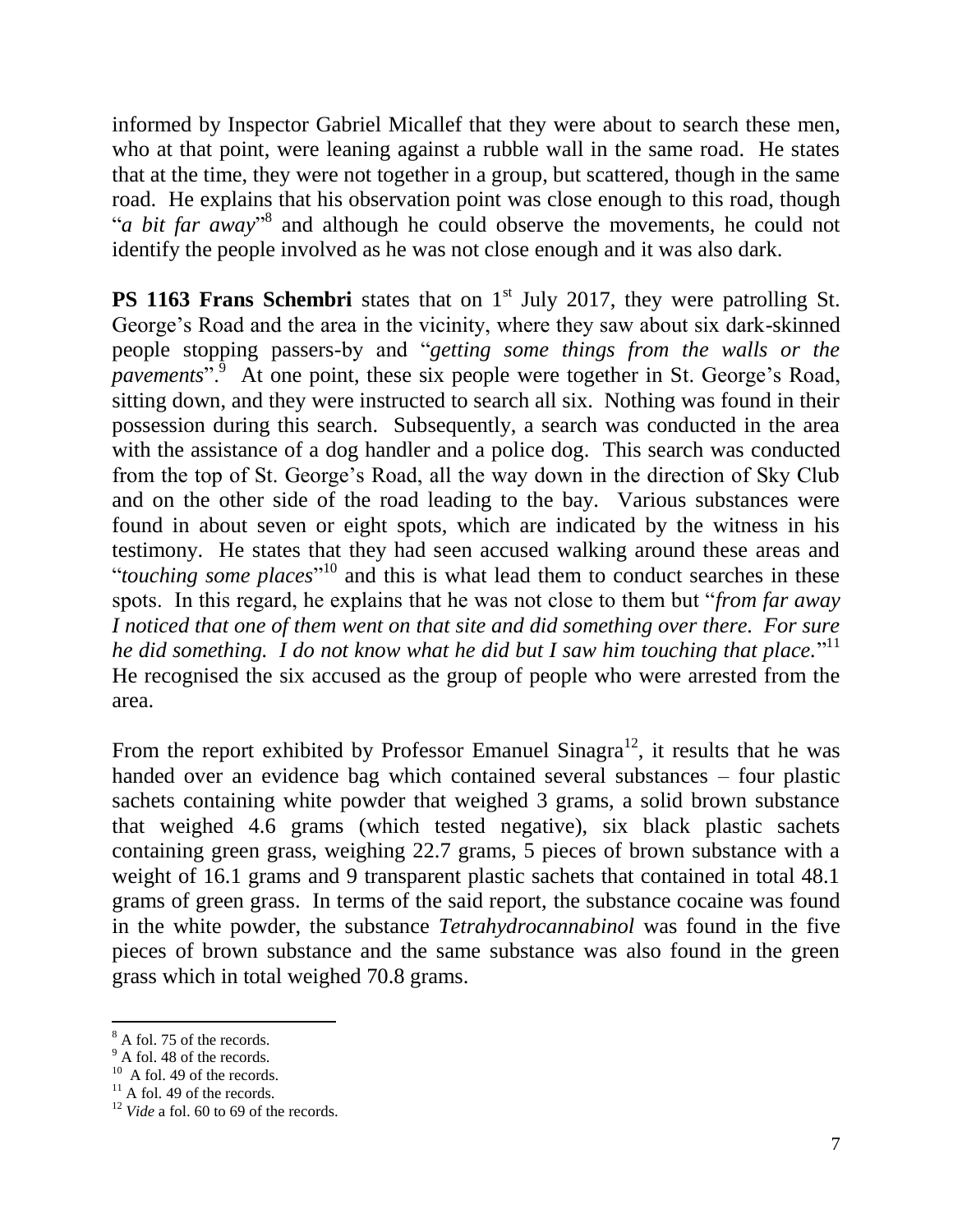All six accused chose to take the witness stand during these proceedings.

#### **Considered further that:**

All six accused are being charged with possession of the plant cannabis, cannabis resin and cocaine, found in circumstances denoting that these were not intended for their personal use, as well as with dealing in the said plant, resin and cocaine.

As held above, the case of the Prosecution rests primarily, if not solely, on the deposition provided by Inspector Gabriel Micallef, who states to have heard all six accused offering cannabis and cocaine to passers-by on the night in question. In this regard, the Court observes first of all, that whilst in his examination-in-chief, Inspector Micallef states that this observation lasted between 4.00 p.m. and 10.00 p.m., and therefore, that an extensive six hour observation had taken place, on the other hand, during his cross-examination, he states that his observation lasted approximately between thirty and forty-five minutes. The Court further notes that although Inspector Micallef insists several times that he had heard all six accused offering cocaine and cannabis to passers-by, yet when he is asked by the Court to indicate who of the accused supplied drugs to third parties, he could not indicate any of the accused specifically and merely replied "*One of them* … *Now* (which in the context should more likely read '*Not'*) *always the same person but it is like some sort of a shift*" and neither could he indicate how each accused was involved in the *modus operandi* which they were allegedly adopting, short of stating repeatedly that he had heard all six offering drugs. In this regard, on the basis of a thirty to forty-five minute observation, the Court wonders how many such shifts the Inspector had actually noticed. Moreover, subsequently when asked to identify who of the accused was seen approaching the areas where drugs were eventually found, he again refers to all six accused indiscriminately. When asked to indicate who of the accused had contacted the three people who, he states, had presumably acquired cannabis further down the road, close to NSTS Complex, the Inspector was not in a position to do this. Neither was he in a position to state who of the accused had made contact with the third party who walked all the way to the beach by the Millennium Chapel, allegedly waiting to be supplied with drugs.

Furthermore, whereas in his examination-in-chief, Inspector Micallef states that none of the buyers were stopped, in his cross-examination he states that they had stopped some third parties who had been approached but by that time, accused had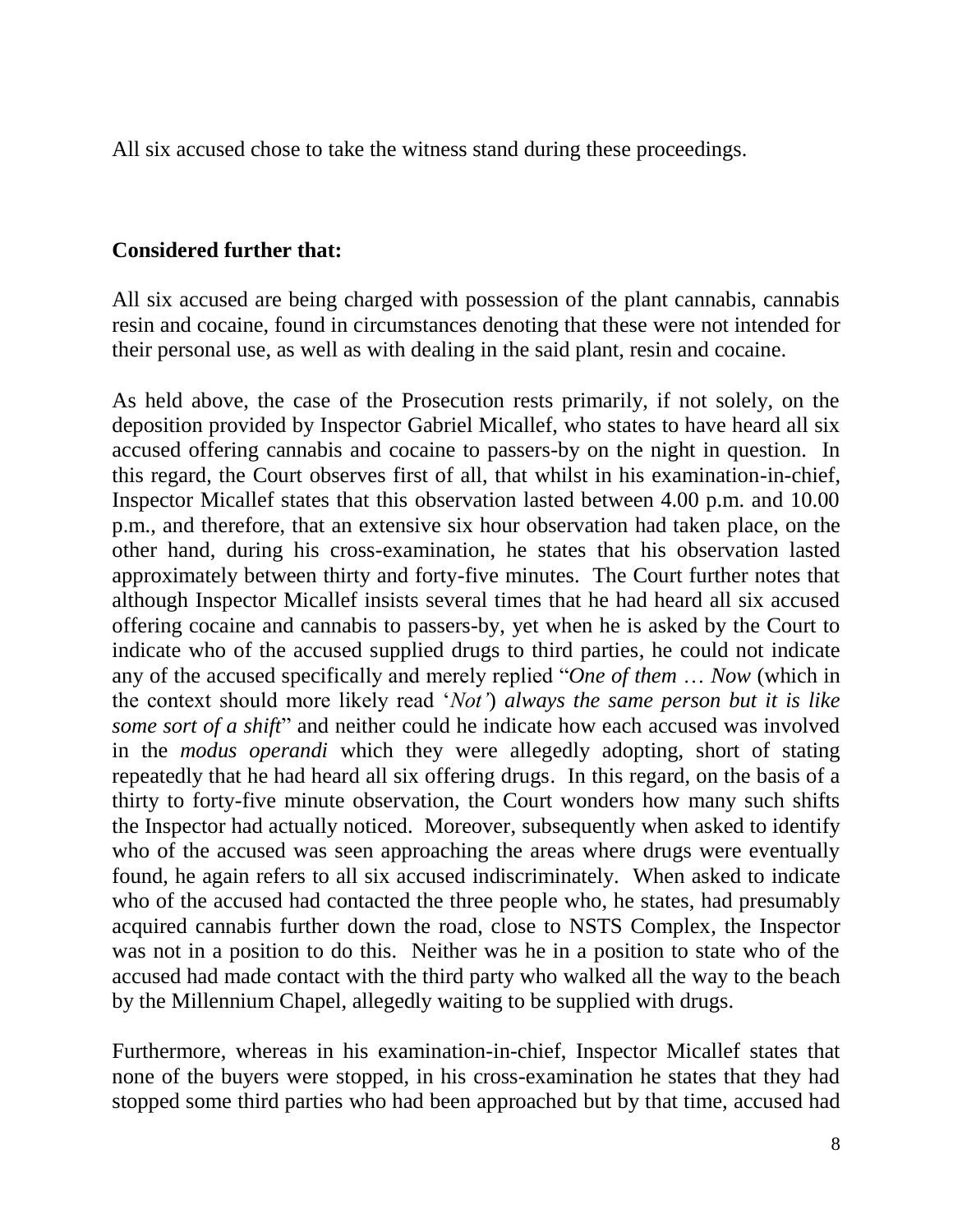noticed that they were being observed and had therefore stopped supplying drugs. In this regard, the Court notes that it does not result from the records of the case whether such third parties were stopped by Inspector Micallef himself or other police officers and whether for instance, he himself or other police officers had followed one of the accused or the prospective buyer to the beach by the Millennium Chapel. None of the police officers who gave their testimony refer to this part of Inspector Micallef's testimony. In any case, if by the time that Inspector Micallef was on the scene conducting his observation, namely in the thirty to forty-five minutes time frame to which he refers, accused had realised that the police were onto them and had stopped supplying drugs in the area, as Inspector Micallef states, he could not have observed accused's alleged *modus operandi* for such a long span of time. The Court also notes that PC 760 could not identify the accused as his observation point was not sufficiently close to do so and the road was dark, whilst although PC 1384 Joseph Campbell states to have seen "*these people over here*" approaching third parties in the street, he could not hear what was being said as he was too far away and more importantly, he states that his observation time was short "*because we just arrived and we decided to hit them straight away*". This testimony offers no comfort to the Court by way of corroborating Inspector Micallef's testimony that indeed all six accused were involved in offering and dealing in drugs. Likewise, PS 1163 Frans Schembri's testimony is not sufficiently specific, when he describes how 'we' noticed "*about 6 people with dark skin colour stopping other people in the road and getting some things from the walls or pavements*". Apart from specifying that all six accused were present in St. George's Road when it was decided that they should be stopped and searched, he states that "*we*" had seen them walking around the spots from where drugs were later retrieved and "*touching*" some of these spots, and yet he subsequently specifies that he had only seen one of them fiddling in one of the said spots, without however identifying whom he had seen.

In view of the above, whilst the Court does not doubt that drug dealing was taking place in the area at that time, and furthermore does not find most of the accused's version credible particularly when they refer to their state of intoxication, yet it finds that the evidence adduced is not sufficient to lead it to conclude beyond any reasonable doubt that all the six accused were dealing in cannabis and cocaine or were in possession of such drugs in circumstances denoting that these were not intended for their personal use. As held above, despite Inspector Micallef's assertion that he had heard all six accused offering cannabis and cocaine, his testimony is too generic, devoid of any specific indication and elaboration as to how each and every one of them was involved in the alleged *modus operandi* that was being adopted, which consequently, apart from not proving to the degree